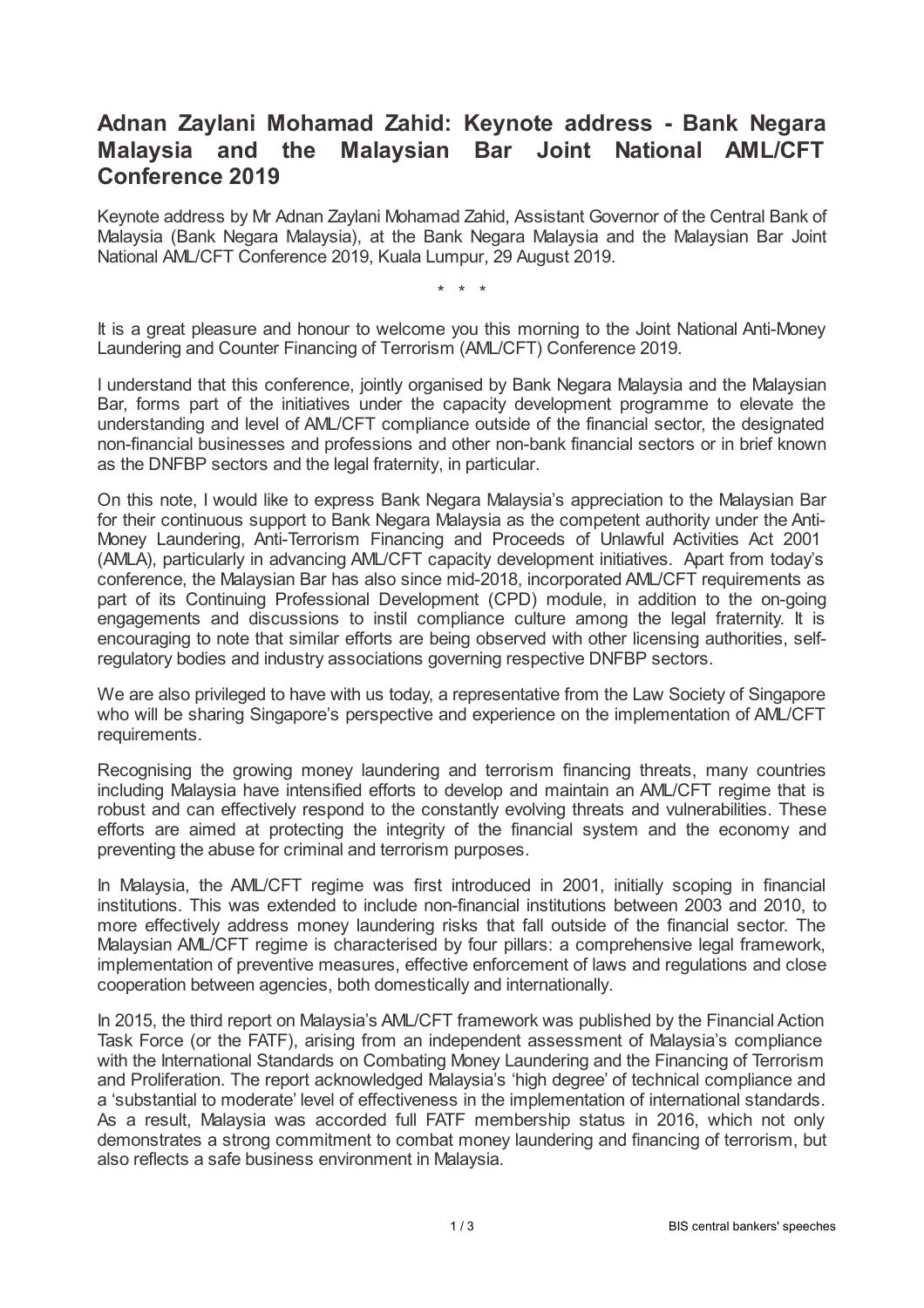Importantly, this recognition enables Malaysia to better participate in the international financial system without qualifications and sanctions, enabling our business and economy to transact and exchange freely with the rest of the world. Such a recognition is priceless for an open and trading economy like ours.

Maintaining the integrity of the financial system and safeguarding legitimate business activities is thus paramount in ensuring that this recognition is preserved and that we have a thriving and conducive business environment. Preventing and combating financial crime is a shared responsibility of all stakeholders. Hence, it is imperative that all DNFBP sectors including legal professionals play an important complementary role to financial institutions in safeguarding this by preventing the proceeds from unlawful activities and funding of terrorism from penetrating into our financial system, while facilitating investigations and prosecution of these financial crimes.

The legal fraternity also plays a crucial role in the public sphere as an instrumental component in the administration of justice as well as in upholding the rule of law. In many financial transactions or exchanges, the legal fraternity also acts as a gatekeeper, or intermediary arising from their position of trust. In doing so, the legal professionals are thus well positioned to detect or identify and prevent the conduct of illegal activities, which involve such financial transactions that the profession is mediating.

The resultant impact of a lawyer's inappropriate conduct when dealing with a client, if left unchecked, may pose reputational risks and loss of confidence, not only to the affected individual lawyer or the associated firm but the legal fraternity as a whole. It is on this note that I urge the lawyers to always conduct yourselves in a manner that upholds the public trust and confidence in the legal profession. It is our hope that lawyers will err on the side of caution in interpreting their compulsory reporting obligations under the AMLA.

Based on the outcome of the National Risk Assessment in 2017 on DNFBP sectors, in particular, the legal sector has been assessed as Medium High and Medium level for net money laundering (ML) and terrorism financing (TF) risk, respectively. The rating is predominantly driven by the inherent higher risk services provided by lawyers which are vulnerable to abuses for ML related activities, for example, the use of client account, conveyancing and provision of nominee services, which are further aggravated by the marginal level of AML/CFT control measures generally implemented by the legal fraternity.

Consequently, the recent two years have seen the intensification of our outreach to the legal fraternity, in particular and to DNFBP sectors, in general, with the mix of on-site examinations, awareness and engagement sessions, off-site data and information submission activities. While we have observed positive and progressive improvements by the DNFBP sectors, overall AML/CFT compliance, however, remains relatively inadequate, mainly attributed to the lack of awareness and understanding of AML/CFT obligations and risks.

Bank Negara Malaysia has, increasingly over the years, taken more stringent enforcement actions on reporting institutions for non-compliances with AML/CFT requirements. While the focus so far has been on financial institutions, Bank Negara Malaysia will continue to pursue enforcement actions against all reporting institutions, where warranted.

In this regard, it is of utmost importance for the DNFBP sectors to understand the vulnerabilities of its sector to ML and TF risks that its products or services may be exploited by criminals to advance ML and TF related crimes, and be vigilant in protecting themselves from being abused or inadvertently facilitating ML or TF activities. In this manner, the DNFBPs in general and legal professionals in particular, are in a position to detect irregularities in the transactions and discharge their obligation in submission of suspicious transaction reports to Bank Negara Malaysia, in a timely manner.

So, how can we mitigate the risk of inadvertently facilitating ML and TF activities? Apart from